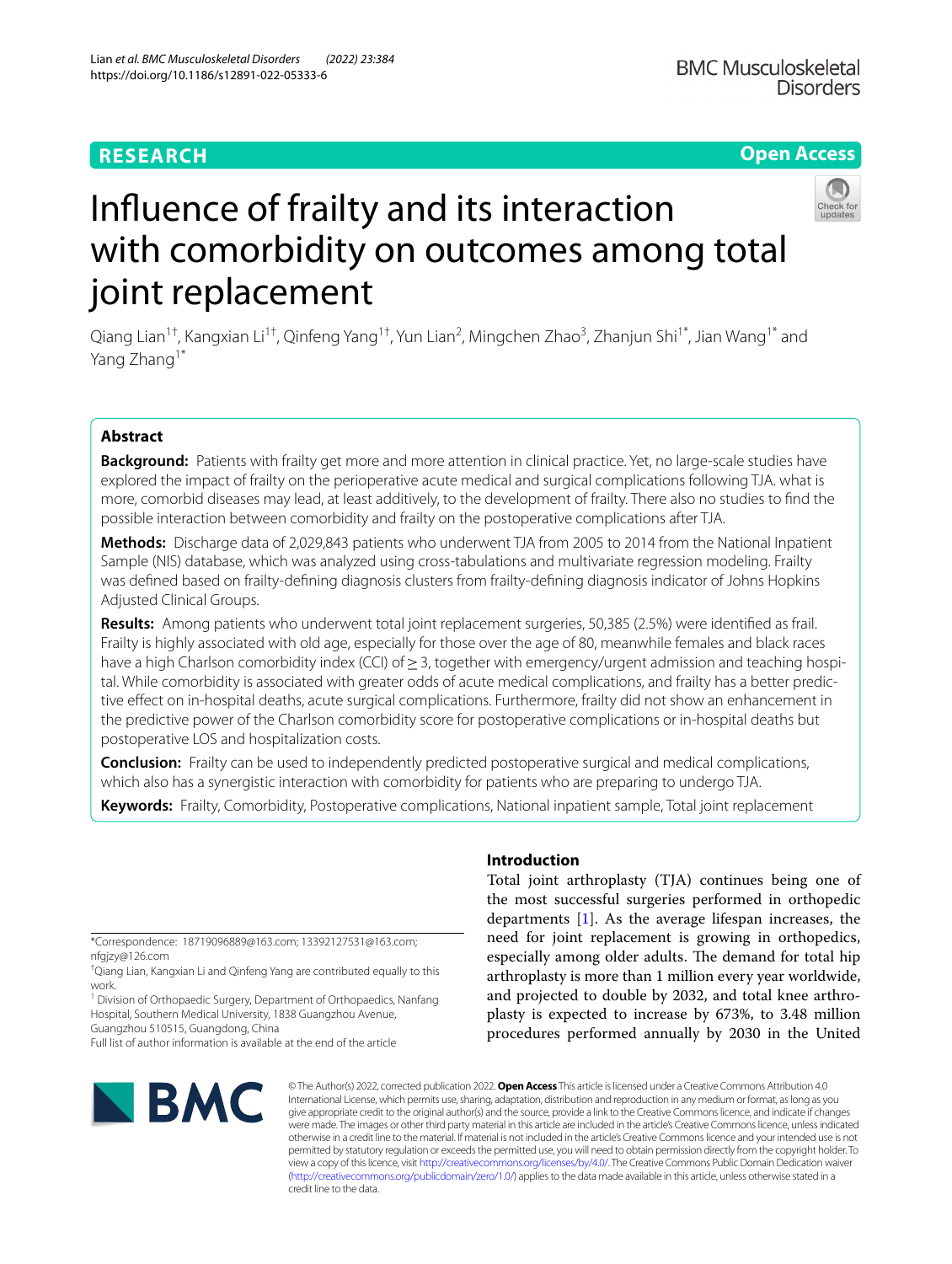States, with situations similarly in many countries: Netherlands (297%, 2005–2030), Sweden (163%, 2013–2030), Italy (45%, 2017–2050), the UK( 916%, 2015–2035), Australia, (276%, 2013–2030), Korea (407%, 2001–2010) and Japan (373%, 2007–2014) [[2–](#page-8-1)[9\]](#page-8-2).

Frailty, a preventable geriatric syndrome, means a non-specifc state of decreased ability to respond to acute stress and an increased vulnerability to stressors resulting from an organism's decline in physiological reserves [[10\]](#page-8-3). Frailty has been recognized as a predictor for adverse events among patients undergoing nonorthopedic surgeries  $[11-13]$  $[11-13]$ . The surgeons also have an increased awareness of frailty. While there are many existing instruments such as clinical frailty scales, FRAIL questionnaire or modifed frailty index (mFI) [[14](#page-8-6), [15](#page-8-7)]. In this study, frailty was defned by the frailty-defning diagnosis indicator of Johns Hopkins Adjusted Clinical Groups (ACG). There are numerous definitions of frailty. one defnition was widely accepted based on the study of Fried et al., which was measured by 5 physical indicators: activity level, gait speed, handgrip strength, involuntary weight loss, and level of exhaustion [[16](#page-9-0)]. However, compared with those numerous defnitions of frailty, ACG frailty-defning diagnosis indicator is a more comprehensive defnition of frailty, which describes frailty as 70 possible clinical deficits. To adapt to these definitions, ACG frailty-defning diagnosis indicator has been further created through adapting based on the International Classifcation of Disease, Ninth Revision (ICD-9) by converting 10 clusters of frailty-defning diagnoses into corresponding ICD-9 codes [[17\]](#page-9-1).

However, the extent to which frailty impacts perioperative surgical and acute medical complications in TJA has been explored in relatively few large-scale studies [[18–](#page-9-2)[20](#page-9-3)]. In the review of Lemos et al., it was pointed out that some studies have shown that preoperatively frail patients were closely related to perioperative complications and mortality after joint replacement [[21\]](#page-9-4). However, the sample size in the existing studies is far smaler than the sample size of this experiment  $[22-24]$  $[22-24]$  $[22-24]$ . What is more, in this study, postoperative outcomes were frst divided into surgical and acute medical complications. This general classification of the adverse outcomes can help clinicians to conduct appropriate discussions about treatment plans with patients so that they can be used in preoperative counseling before obtaining an informed consent to support surgical decision-making. To be specifc, if frail patients are highly associated with postoperative acute medical complications, it means that patients may need to be admitted to the intensive care unit (ICU) department for further treatment after surgeries. On the other hand, if frail patients are highly associated with postoperative surgical complications, clinicians can be reminded to pay attention during the surgery process like not perforating or lacerating the blood vessels, nerves or organs, and strict aseptic techniques should be used. Comorbidity is defned as the concurrent presence of two or more medically diagnosed diseases in the same individual, in which an index disease occurs frst. Frail patients often have comorbidities, what is more, comorbid diseases may lead, at least additively, to the development of frailty [[13\]](#page-8-5). Wong et al. reported that among community-dwelling seniors who were frail, 82% had comorbidities [[13\]](#page-8-5). Carrie et al. also found that there was signifcant interaction between frailty and comorbidities, synergistically increasing the odds of acute medical complications in head and neck cancer (HNCA) surgeries [[11\]](#page-8-4). Although a close relationship exists between frailty and comorbidities, there are no large-scale studies diferentiating the efect of frailty and comorbidities on perioperative surgical or medical complications among patients who undergo TJA. Therefore, surgeons or anesthesiologists can assess the preoperative risks of patients more comprehensively, such as considering whether the frailty assessment options should be added to the physical status classes of The American Society of Anaesthesiologists (ASA), which is also taken as a comorbidity index. Due to the diferent prevention strategies and treatments for patients with frailty and comorbidities, a preoperative medical evaluation of frailty is also of great importance for older patients who undergo joint replacement today [[25\]](#page-9-7).

The purpose of this study was to investigate effects of frailty on the perioperative outcomes of joint replacement, and to further investigate the interaction between frailty and comorbidities. We hypothesized that frailty would have a signifcant infuence on both surgical and medical complications of TJA. Additionally, the integration of frailty and comorbidities would be signifcant for joint replacement surgeries.

# **Methods**

#### **Data source**

The National (Nationwide) Inpatient Sample (NIS) database was used to identify the information of patients who underwent total joint replacement performed from 2005 to 2014 based on the procedure codes of International Classifcation of Diseases, Ninth Revision, Clinical Modifcation (ICD-9-CM).

# **Data collection**

#### *Participant*

The inclusion criteria were patients aged 18 years or older who underwent TJA, who were identifed according to ICD-9-CM procedural codes of TJA (81.51 and 81.54).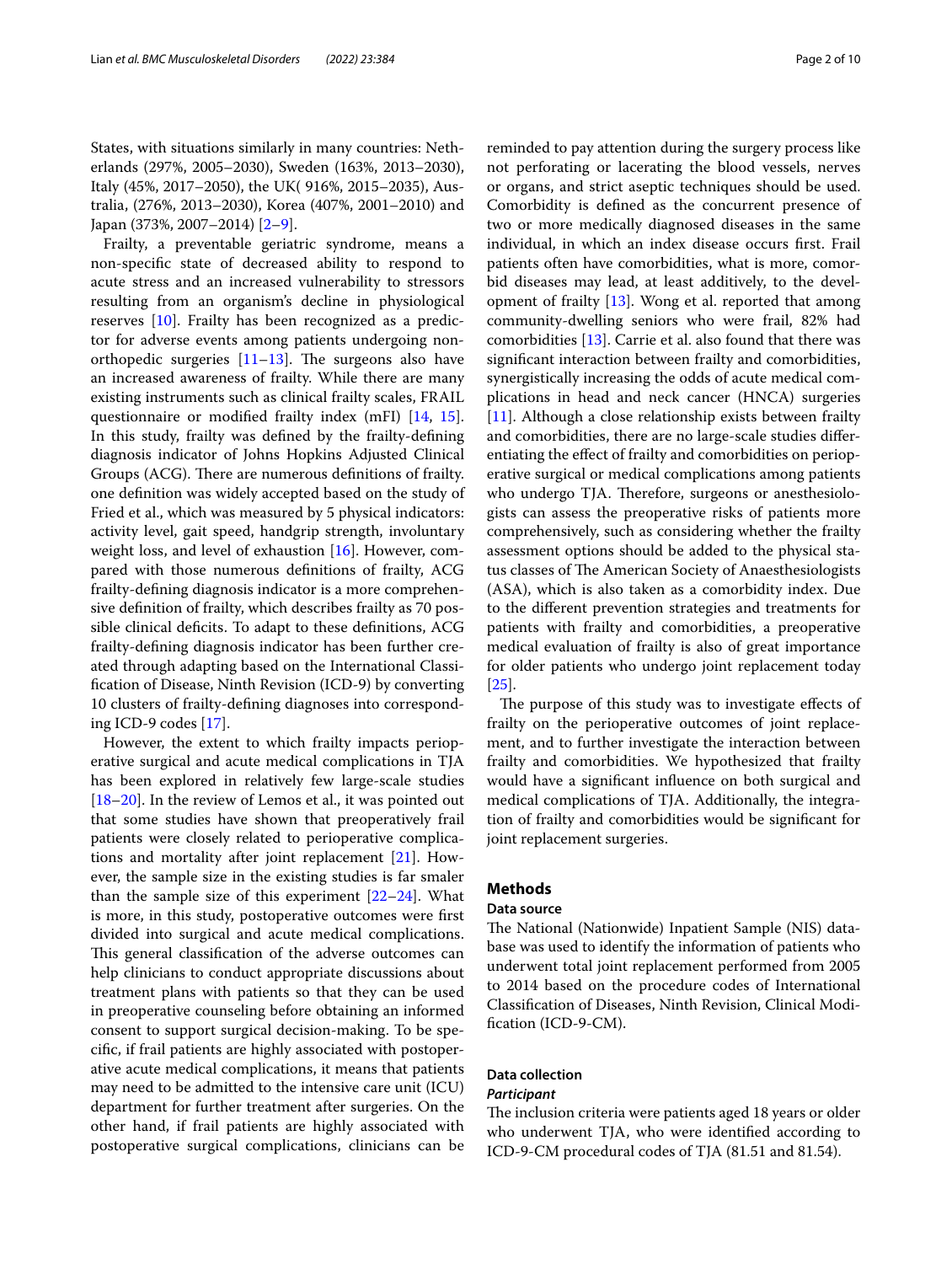#### *Defnition of frailty*

The definition of frailty was based on 10 sets of frailtydefned diagnoses including the Hopkins Adjusted Clinical Groups (ACG) frailty indicator (a binary variable), and the ICD-9 codes assigned at the time of admission was used (Supplemental Table [1](#page-8-8)). Frailty-defined diagnoses were diferent from the diagnosis of comorbidities. Except for dementia, the ICD-9 code 290.0–290.3 defning dementia among the frailty indexes were also part of the defnition of dementia in the comorbidity code, but it only accounted for 1.5% of the cases of dementia defned by the comorbidities.

#### *Data collection*

Data of participants defned above were collected from NIS database from 2005 to 2014. Patients with frailty also defned by ICD-9-CM diagnostic codes as above. We graded comorbidities using the Charlson comorbidity index (CCI), through which the number of pre-existing conditions and their severity were incorporated. In this index, each condition was assigned a score depending on the risk of death associated with that condition [\[26](#page-9-8), [27\]](#page-9-9). Postoperative complications were divided into medical and surgical complications. Medical complications included acute cardiac events, severe pulmonary edema, acute renal failure, acute hepatic failure, acute cerebrovascular events, sepsis, pneumonia and urinary tract infections. Surgical complications included postoperative infections; non-healing surgical wounds; accidental perforation or laceration of a blood vessel, nerve or organ; a mechanical complication of prosthetic joints; and deep vein thrombosis/pulmonary embolism (DVT/PE) (Supplemental Table [2](#page-8-8)). All complications had occurred in the hospital and were assigned a corresponding code before discharge.

### **Statistical analysis**

In this cross-sectional analysis, the analytic cohort consisted of patients with a diagnosis of TJA. Signifcant differences between the frailty and non-frailty group were determined by a Wilcoxon rank test on continuous data and a chi-square test on categorical data. In addition, the relationship between independent variables and frailty, in-hospital deaths or postoperative complications was analyzed through multivariate logistic regression analyses. Independent variables included age, sex, comorbidities, nature of admission (emergent/urgent, or others), hospital bed size, hospital location (rural or urban) and hospital teaching status. Frailty was also examined as an independent variable in the multivariate logistic regression analyses in which the dependent variable was inhospital deaths or postoperative complications. Frailty was not examined as an independent variable in the multivariate logistic regression analyses in which the dependent variable was frailty itself [\[11\]](#page-8-4). Frailty was also examined as an independent variable in linear regression analyses of the length of stay (LOS) and hospital costs. Generalized linear regression analyses of an increased LOS and hospital costs were used to investigate the interaction between frailty and comorbidities. The non-signifcant interaction identifed in some regression models was removed from the model (Supplemental Fig. [1](#page-8-9)). Odd ratios (ORs) and 95% of confdence intervals (CIs) were reported for univariate and multivariate analyses.

Stata software, R version 3.5.3 (The R Foundation Inc) was used for data analysis. A *P* value <0.05 with OR and 95% CI was used to determine the statistical signifcance of the independent variables.

### **Results**

# **Characteristics of frail patients and independent risk factors for frailty**

Of the 2,029,843 patients in the NIS database who underwent hip and knee replacement from 2005 to 2014, there were 50,385 patients with frailty (Table [1\)](#page-4-0), the overall incidence rate of which was 2.5%. The incidence rate of patients with TJA over the age of 80 with frailty was two to three times higher than that of non-frails. Most preoperatively frail patients were white, female, with an average age of 74, and were older than those who were not frail. Patients with frailty accounted for 92.4% of those with a  $CCI \geq 3$  points. The mortality rate among patients with frailty was much higher than that among non-frail patients. The cost of hospitalization was higher for patients with frailty than that for non-frail patients (Table [1](#page-4-0)). Further, in Table [2](#page-5-0), multiple logistic regression analyses show that patients with frailty were signifcantly associated with being over the age of 80, black races, female gender, a CCI $\geq$ 3, treatment in hospitals with medium or large bed sizes, teaching hospitals and urban hospitals. Frailty was associated with a decreased odd of emergency/urgent admission and a CCI score of 2.

# **Diferences between frailty and CCI in in‑hospital mortality as well as medical and surgical complications after TJA**

Multiple logistic regression analyses comparing the efect of frailty and preoperative comorbidities on mortality, medical and surgical complications are shown in Table [3](#page-5-1). After controlling for the efect of all variables, among patients with frailty, being over the age of 80 ( $OR = 2.97$ , 95% CI 2.22–3.96, *P*<0.0001), being in hospitals with a medium (OR=1.14, 95% CI 1.05–1.23, *P*=0.0024) or large bed size (OR=1.21, 95% CI 1.12–1.30, *P*<0.0001) and being in teaching hospitals ( $OR = 1.13$ , 95% CI 1.07– 1.19, *P*<0.0001) were independent factors signifcantly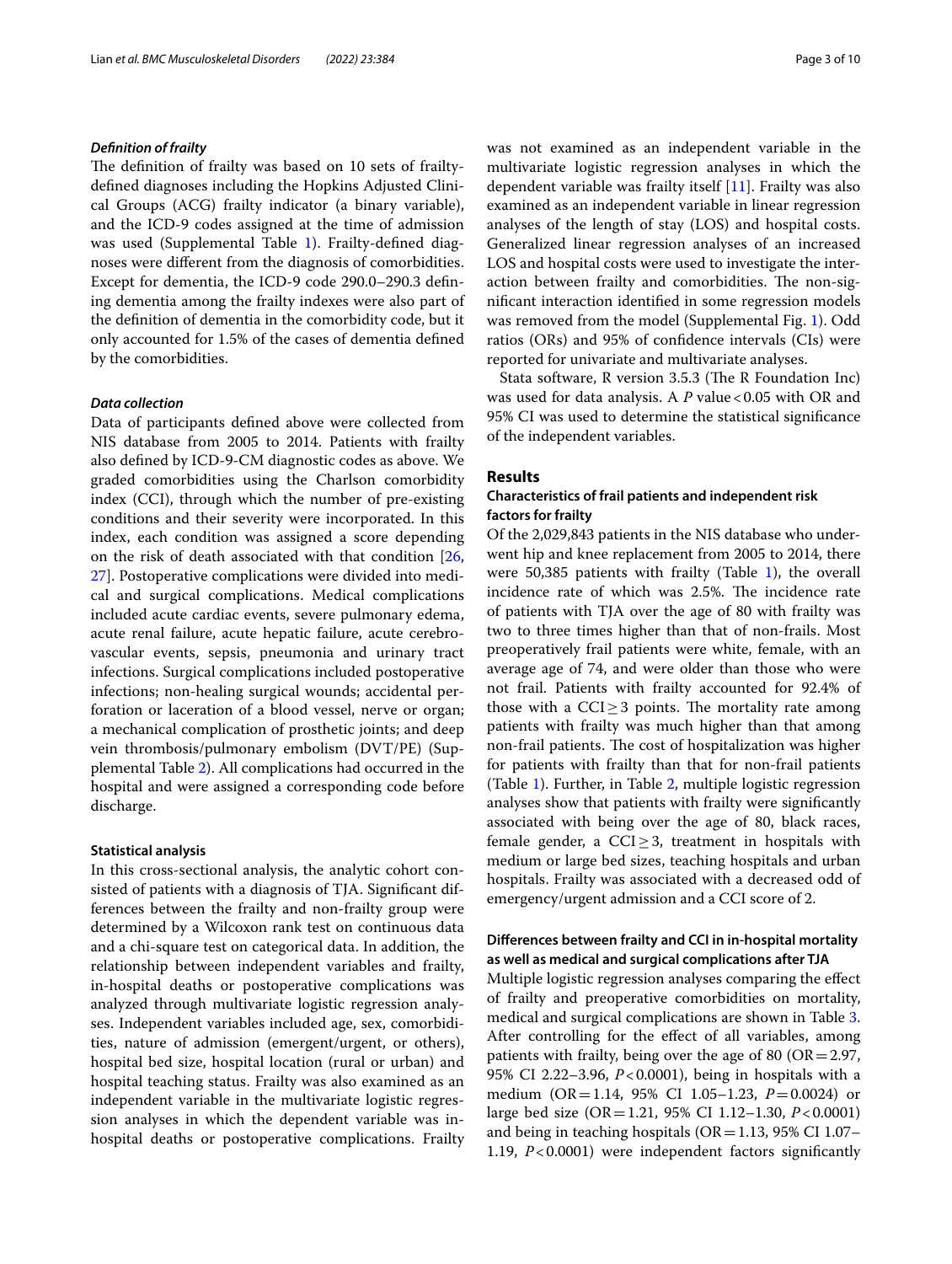associated with an increased risk of in-hospital deaths; however, female gender (OR=0.58, 95% CI 0.55–0.61,  $P < 0.0001$ ), emergency/urgent admission (OR=0.11, 95% CI 0.11–0.12, *P*<0.0001) and urban hospital location (OR=0.91, 95% CI 0.85–0.98, *P*=0.0129) were signifcantly associated with decreased odds of mortality. Further, the comorbidity score was not signifcantly associated with in-hospital deaths. The odds of postoperative surgical complications were signifcantly higher in hospitals with a medium ( $OR = 1.14$ , 95% CI 1.05–1.23, *P*=0.0024) or large bed size (OR=1.21, 95% CI 1.12– 1.30,  $P < 0.0001$ ), urban hospital locations (OR = 1.63, 95% CI 1.25–2.12, *P*=0.0003) and patients with frailty (OR=4.44, 95% CI 1.61–12.24, *P*=0.0040), whereas older ages (OR=0.05, 95% CI 0.04–0.07, *P*<0.0001), female gender (OR=0.57, 95% CI 1.02–6.63, *P*=0.0452) and emergency/urgent admission  $(OR=0.19, 95\% \text{ CI})$ 0.17–0.22, *P*<0.0001) were associated with lower odds of acute surgical complications. The comorbidity score was not signifcantly associated with surgical complications. Acute medical complications were signifcantly associated with older ages ( $OR = 4.15$ , 95% CI 3.87–4.46, *P*<0.0001), medium (OR=1.19, 95% CI 1.17-1.21,  $P < 0.0001$ ), or large-volume hospital care (OR = 1.22, 95%) CI 1.22–1.24, *P*<0.0001), urban hospital location, teaching hospitals (OR=1.04, 95% CI 1.02–1.06, *P*<0.0001), frailty (OR=2.00, 95% CI 1.81–1.90, *P*<0.0001) and comorbidities (OR=3.09, 95% CI 1.59–2.22, *P*<0.0001).

The odds of postoperative medical complications were lower among female patients ( $OR = 0.79$ , 95% CI 0.79– 0.80,<0.0001) and those with an emergency/urgent admission (OR=0.34, 95% CI 0.34–0.34, *P*<0.0001). Frailty was associated with lower odds of acute medical complications than that for comorbidities.

Compared with comorbidities, the correlation between frailty and hospital mortality or surgical complications had a greater significance (Fig. [1a](#page-3-0) and c). In contrast, fragility was less relevant for medical complications than it was for comorbidities (Fig. [1b](#page-3-0)). The interaction between frailty and comorbidities was not substantial regarding mortality and internal or surgical complications.

# **Interaction of frailty and CCI on LOS and the cost of hospitalization after TJA**

A linear multiple regression analysis of the independent variables associated with hospitalization time or costs is shown in Table  $4$ . The result shows that for patients who were older than 80, female gender, being in hospitals with a large bed size, being in teaching hospitals and urban hospital locations were signifcantly associated with a longer hospitalization time. The interaction between frailty and comorbidities was signifcant for the length of hospital stay (Fig. [2](#page-7-0)a). Hospital costs were signifcantly associated with medium and large bed sizes and urban locations. The interaction between frailty and comorbidities was signifcant for the cost

<span id="page-3-0"></span>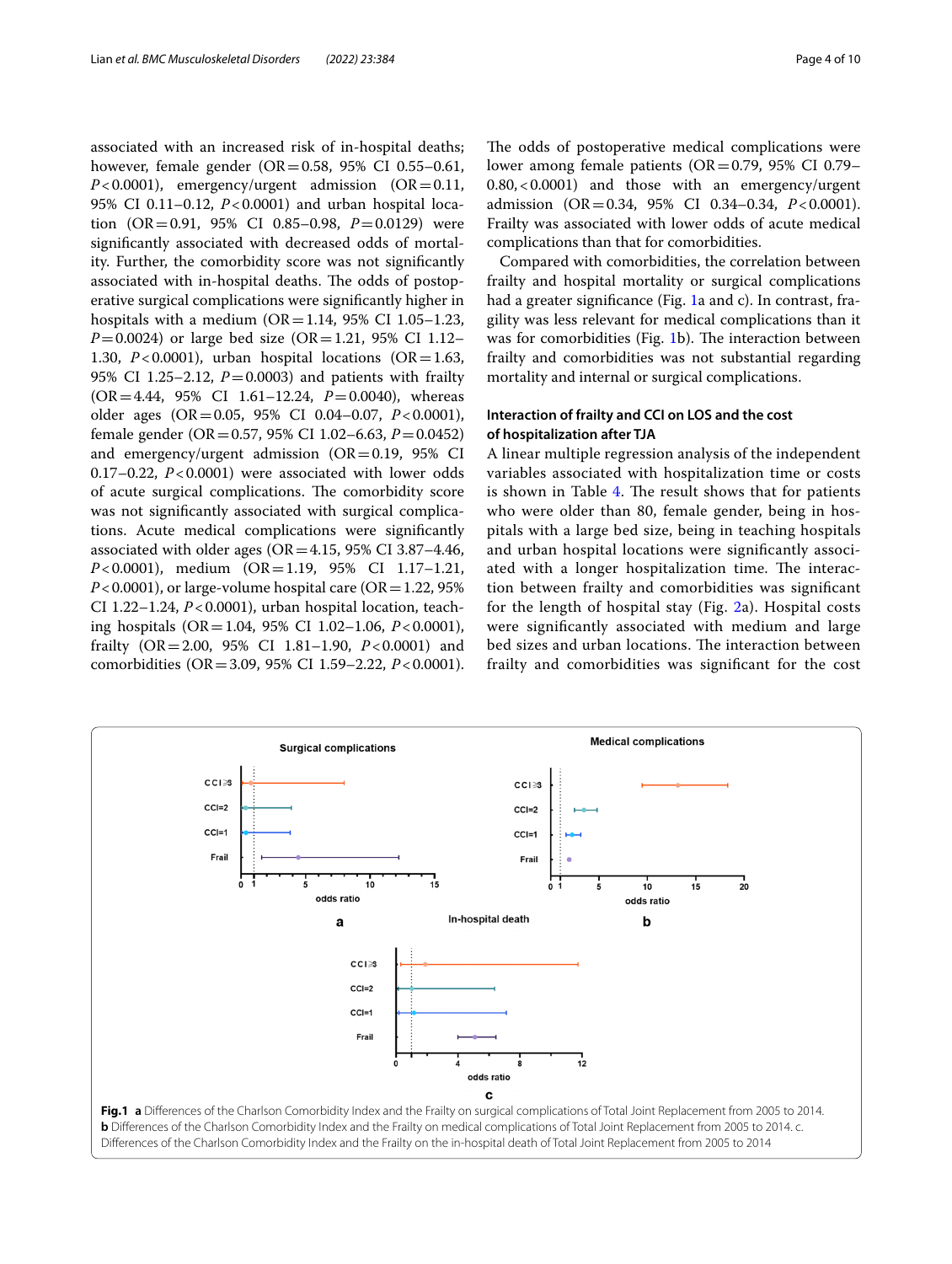# <span id="page-4-0"></span>**Table 1** Patient Characteristics with frail and Outcomes After THA (2005–2014)

| Parameter                                                                | Non-Frail               | Frail        | <b>P</b> Value |
|--------------------------------------------------------------------------|-------------------------|--------------|----------------|
| $Total(n = count)$                                                       | 1,979,458               | 50,385       |                |
| <b>Total incidence</b>                                                   |                         | 2.5%         |                |
| Age (mean $\pm$ standard deviation, yrs.)                                | $67.14 \pm 0.03$        | 74.31 ± 0.28 | < 0.0001       |
| Age group (years)                                                        |                         |              | < 0.0001       |
| $\leq 40$                                                                | 1.4%                    | 0.82%        |                |
| $40 - 64$                                                                | 39.3%                   | 20.3%        |                |
| $65 - 80$                                                                | 45.7%                   | 42.6%        |                |
| $\geq 80$                                                                | 13.6%                   | 36.28%       |                |
| Sex                                                                      |                         |              | < 0.0001       |
| Male                                                                     | 38.5%                   | 33.6%        |                |
| Female                                                                   | 61.5%                   | 66.4%        |                |
| Race                                                                     |                         |              | < 0.0001       |
| White                                                                    | 71%                     | 74.6%        |                |
| Black                                                                    | 5.8%                    | 5.7%         |                |
| Hispanic                                                                 | 3.9%                    | 3.9%         |                |
| Asian or Pacific Islander                                                | 1%                      | 1.1%         |                |
| Native American                                                          | 0.4%                    | 0.36%        |                |
| Other                                                                    | 1.8%                    | 1.6%         |                |
| <b>Nature of admission</b>                                               |                         |              | < 0.0001       |
| Emergency/Urgent                                                         | 14.7%                   | 45%          |                |
| Elective                                                                 | 85.1%                   | 54.8%        |                |
| Comorbidity                                                              |                         |              | < 0.0001       |
| 0                                                                        | 0.93%                   | 4.5%         |                |
| 1                                                                        | 4.4%                    | 1.7%         |                |
| 2                                                                        | 14.8%                   | 5.4%         |                |
| $\geq$ 3                                                                 | 79.8%                   | 92.5%        |                |
| <b>Medical complications</b>                                             |                         |              |                |
| Acute cardiac event                                                      | 4.1%                    | 12.8%        | < 0.0001       |
| Acute pulmonary edema/failure                                            | 0.57%                   | 4.3%         | < 0.0001       |
| Acute cerebrovascular event                                              | 0.1%                    | 0.3%         | < 0.0001       |
| Acute renal failure                                                      | 2.2%                    | 9.0%         | < 0.0001       |
| Acute hepatic failure                                                    | 0.03%                   | 0.3%         | < 0.0001       |
| Pneumonia                                                                | 0.9%                    | 5.4%         | < 0.0001       |
| Urinary tract infection                                                  | 0.4%                    | 0.6%         | < 0.0001       |
| <b>Surgical complications</b>                                            |                         |              |                |
| Postoperative infection                                                  | 0.1%                    | 0.2%         | < 0.0001       |
| Accidental perforation or laceration of blood vessel, nerve, or<br>organ | 0.1%                    | 0.1%         | < 0.0001       |
| mechanical complication of prosthetic joint                              | 0.6%                    | 1.9%         | < 0.0001       |
| DVT/PE <sup>a</sup>                                                      | 0.7%                    | 1.7%         | < 0.0001       |
| Average cost of hospitalization                                          | 49,402\$(47,731,47,831) | 69,113\$     | < 0.0001       |
| Death rate                                                               | 0.3%                    | 2.4%         | < 0.0001       |

<sup>a</sup> *DVT/PE* Deep vein thrombosis/pulmonary embolism

of hospitalization (Fig. [2b](#page-7-0)). Furthermore, frailty was a good predictor for the increased LOS and hospitalization costs (Supplemental Table [3\)](#page-8-8).

# **Discussion**

This study show that frailty is an independent risk factor for postoperative acute medical and surgical complications, while comorbidities only act as an independent risk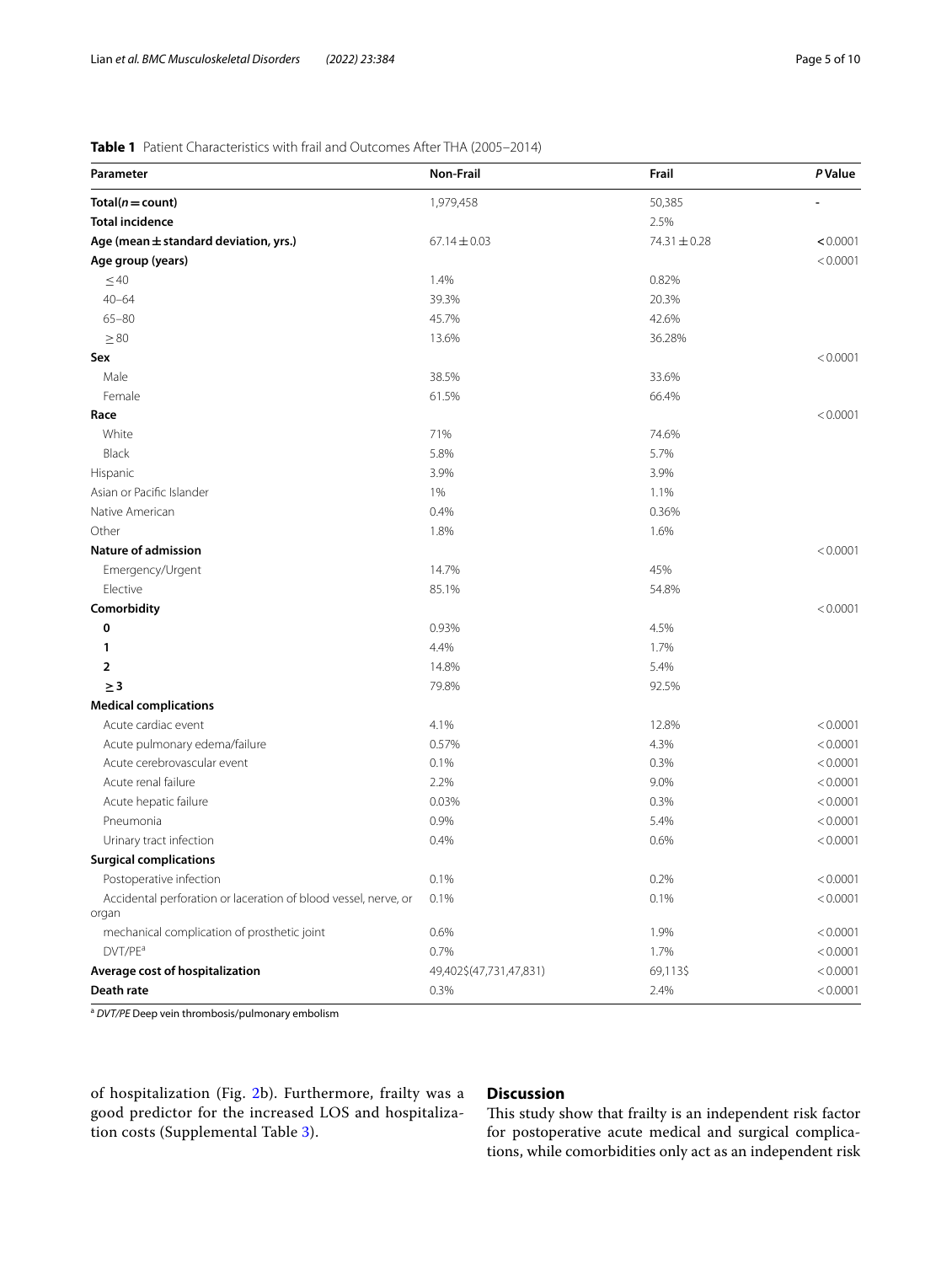<span id="page-5-0"></span>**Table 2** Multivariate Logistic Regression Analysis of Variables Signifcantly Associated with Frailty

| Variable                            | OR <sup>a</sup> | 95% Cl <sup>b</sup>   | <b>P</b> Value |
|-------------------------------------|-----------------|-----------------------|----------------|
| Age group $\geq$ 80 years           | 1.922           | $[1.88001 - 1.96560]$ | < 0.0001       |
| Female                              | 1.0407          | $[1.01964 - 1.06216]$ | 0.00013        |
| Black race                          | 1.1063          | $[1.06376 - 1.15062]$ | < 0.0001       |
| Emergency/urgent admission          | 0.2965          | $[0.29026 - 0.30295]$ | < 0.0001       |
| Charlson comorbidity index 2        | 0.8129          | $[0.70114 - 0.94254]$ | 0.00607        |
| Charlson comorbidity index $\geq$ 3 | 1.6231          | [1.40687-1.87263]     | < 0.0001       |
| Medium bed size                     | 1.3109          | [1.27074-1.35230]     | < 0.0001       |
| Large bed size                      | 1.2832          | $[1.24731 - 1.32016]$ | < 0.0001       |
| Teaching hospital                   | 1.1             | $[1.04748 - 1.09068]$ | < 0.0001       |
| Urban hospital location             | 1.1             | $[1.05354 - 1.12313]$ | < 0.0001       |

a OR Odds Ratio

<sup>b</sup> CI Confidence Interval

factor for acute medical diseases. What is more, despite the close association between comorbidities and frailty, comorbidities still did not show a signifcant interaction with frailty in postoperative acute medical complications of the patients undergoing TJA, which is not consistent with study hypotheses. Diferently, as expected, frailty and comorbidities interacted signifcantly with respect to length of stay and hospital costs.

In this study, the frailty rate of joint replacement was only 2.5%, which was consistent with the results of McIsaac et al. However, the incidence rate was also far lower than that for other surgical operations, which ranged from 8–28%, possibly because the high rates of frailty comprised only older adults [\[11](#page-8-4)].

It was found in our study that frailty was signifcantly associated with advanced comorbidities (CCI $\geq$ 3), which refects that among patients undergoing TJA, those who are frail before surgeries are easily combined with comorbidities, which may also be related to the comorbidities as a major cause of frailty. We further found the interaction between frailty and comorbidities not signifcant, suggesting that comorbidities did not afect the state of frailty during the short-term perioperative period. This means that in the preoperative assessment of patients who are frail before surgeries, there is no need to be afraid whether the comorbidities may increase the risk of postoperative frailty in-hospital deaths or postoperative surgical complications. This paper shows that frailty does not afect the impact of comorbidities on the perioperative period of TJA as it does on HNCA surgeries [[11\]](#page-8-4). It may be because that patients with cancers are of poorer health than those with TJA, and the interaction between frailty and preoperative comorbidities is more likely to be amplifed in such surgeries. Although the interaction between <span id="page-5-1"></span>**Table 3** Multivariate Logistic Regression Analysis of Variables Signifcantly Associated with Risk of In-Hospital Death and Postoperative Complications

| Variable                               | ORª      | 95% Cl <sup>b</sup>    | P Value  |
|----------------------------------------|----------|------------------------|----------|
| In-hospital death                      |          |                        |          |
| Age group $\geq$ 80 years              | 2.97051  | [2.22332,3.9688]       | < 0.0001 |
| Female                                 | 0.58008  | $[0.55220 - 0.6094]$   | < 0.0001 |
| Emergency/urgent admission             | 0.11309  | $[0.10627 - 0.1203]$   | < 0.0001 |
| Medium bed size                        | 1.13505  | $[1.04606 - 1.2316]$   | 0.00236  |
| Large bed size                         | 1.20576  | $[1.11979 - 1.2983]$   | < 0.0001 |
| Teaching hospital                      | 1.12946  | $[1.07281 - 1.1891]$   | < 0.0001 |
| Urban hospital location                | 0.91320  | $[0.85014 - 0.9809]$   | 0.01288  |
| Frail                                  | 5.09046  | $[3.9917 - 6.44707]$   | < 0.0001 |
| Charlson comorbidity<br>$index = 1$    | 1.16483  | $[0.1909 - 7.10789]$   | 0.86867  |
| Charlson comorbidity<br>$index = 2$    | 1.01096  | $[0.1607 - 6.35993]$   | 0.99073  |
| Charlson comorbidity<br>index $\geq$ 3 | 1.88958  | $[0.3041 - 11.74262]$  | 0.49478  |
| <b>Surgical complications</b>          |          |                        |          |
| 40 to 64 years                         | 0.17026  | $[0.13909 - 0.20842]$  | < 0.0001 |
| 65 to 80 years                         | 0.07460  | [0.05996-0.09281]      | < 0.0001 |
| $>80$ years                            | 0.05248  | [0.04036-0.06826]      | < 0.0001 |
| Female                                 | 0.57444  | $[0.50722 - 0.65057]$  | < 0.0001 |
| Emergency/urgent admission             | 0.19200  | $[0.16757 - 0.21999]$  | < 0.0001 |
| Medium bed size                        | 1.13505  | $[1.04606 - 1.2316]$   | 0.00236  |
| Large bed size                         | 1.20576  | $[1.11979 - 1.2983]$   | < 0.0001 |
| Teaching hospital                      | 2.11839  | $[1.85358 - 2.42104]$  | < 0.0001 |
| Urban hospital location                | 1.63107  | $[1.25291 - 2.12337]$  | 0.00028  |
| Frail                                  | 4.43661  | $[1.60858 - 12.23655]$ | 0.00400  |
| Charlson comorbidity<br>$index = 1$    | 0.37590  | $[0.03719 - 3.79894]$  | 0.40707  |
| Charlson comorbidity<br>$index = 2$    | 0.34613  | $[0.03080 - 3.88964]$  | 0.39004  |
| Charlson comorbidity<br>index $\geq$ 3 | 0.76419  | $[0.07303 - 7.99691]$  | 0.82237  |
| <b>Medical complications</b>           |          |                        |          |
| 40 to 64 years                         | 1.64373  | $[1.53057 - 1.76525]$  | < 0.0001 |
| 65 to 80 years                         | 2.09409  | $[1.95107 - 2.24759]$  | < 0.0001 |
| $>80$ years                            | 4.15499  | $[3.86966 - 4.46135]$  | < 0.0001 |
| Female                                 | 0.79571  | $[0.78688 - 0.80465]$  | < 0.0001 |
| Emergency/urgent admission             | 0.33972  | $[0.33555 - 0.34393]$  | < 0.0001 |
| Medium bed size                        | 1.18791  | $[1.16748 - 1.20869]$  | < 0.0001 |
| Large bed size                         | 1.22394  | $[1.20499 - 1.24318]$  | < 0.0001 |
| Teaching hospital                      | 1.14781  | $[1.13486 - 1.16091]$  | < 0.0001 |
| Urban hospital location                | 1.04192  | $[1.02415 - 1.06001]$  | < 0.0001 |
| Frail                                  | 2.00216  | $[1.81372 - 1.90562]$  | < 0.0001 |
| Charlson comorbidity<br>$index = 1$    | 3.09695  | $[1.58599 - 2.21624]$  | < 0.0001 |
| Charlson comorbidity<br>$index = 2$    | 4.79525  | [2.46746,3.43978]      | < 0.0001 |
| Charlson comorbidity<br>$index \geq 3$ | 18.30816 | [9.44622, 13.15078]    | < 0.0001 |

a OR Odds Ratio

**b** CI Confidence Interval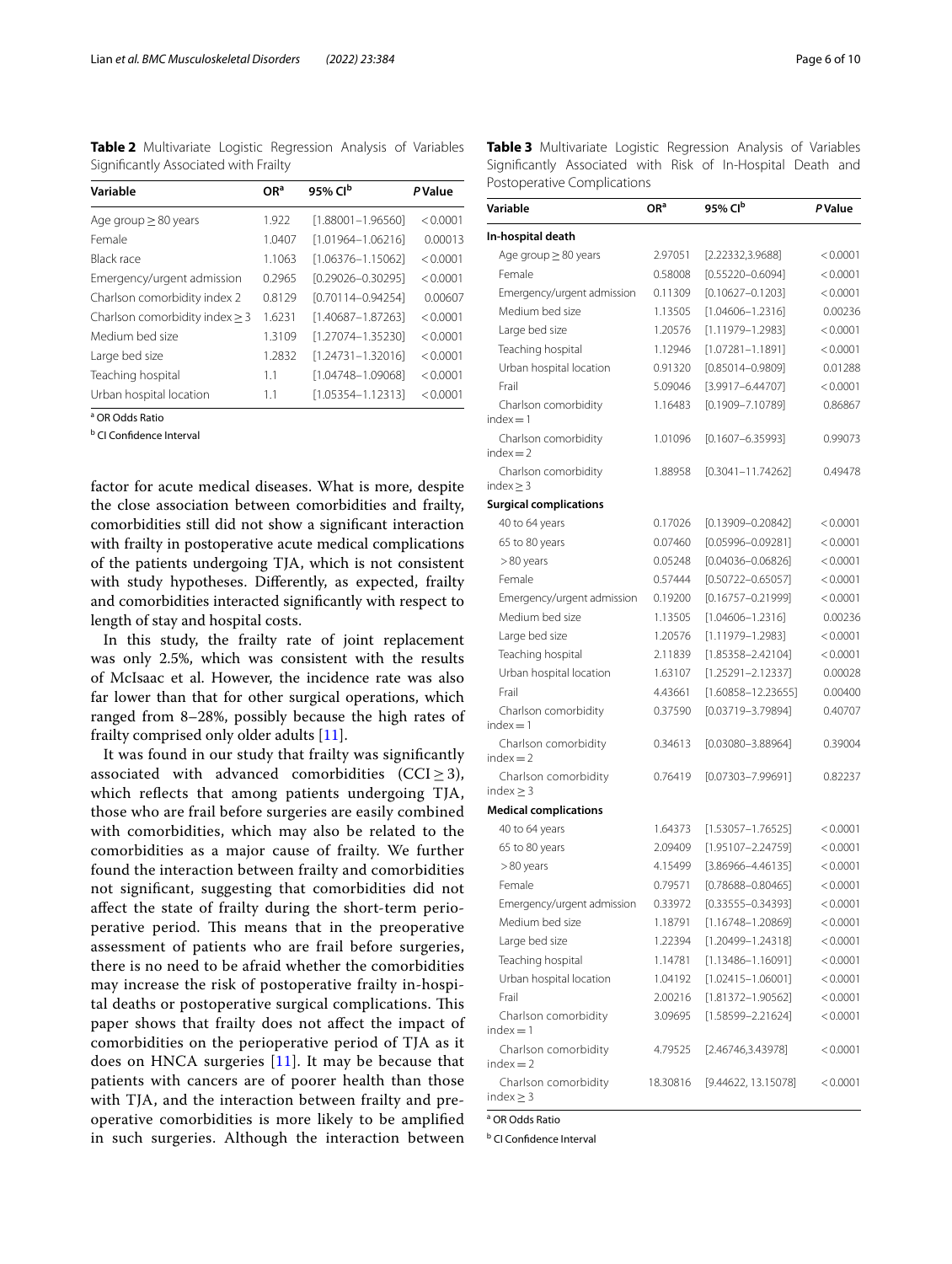<span id="page-6-0"></span>**Table 4** Generalized Linear Regression Analysis of Length of Stay and Hospital Costs

| Variable                                 | OR <sup>a</sup> | 95% Clb                 | P Value  |
|------------------------------------------|-----------------|-------------------------|----------|
| Length of stay (days)                    |                 |                         |          |
| 40 to 64 years                           | $-0.17228$      | $[-0.20180 - -0.14275]$ | < 0.0001 |
| 65 to 80 years                           | $-0.07707$      | $[-0.10659 - -0.04755]$ | < 0.0001 |
| $>80$ years                              | 0.45668         | $[0.42602 - 0.48733]$   | < 0.0001 |
| Female                                   | $-1.95904$      | $[-1.96905 - -1.94903]$ | < 0.0001 |
| Emergency/urgent<br>admission            | 0.03105         | $[0.02409 - 0.03801]$   | < 0.0001 |
| Medium bed size                          | 0.10855         | $[0.09828 - 0.11881]$   | < 0.0001 |
| Large bed size                           | 0.22233         | $[0.21324 - 0.23142]$   | < 0.0001 |
| Teaching hospital                        | 0.12199         | $[0.11495 - 0.12904]$   | < 0.0001 |
| Urban hospital location                  | 0.00993         | [-0.00096-0.02082]      | < 0.0001 |
| Non-Frail, $CCIc = 1$                    | 0.18586         | [0.11042-0.26129]       | < 0.0001 |
| Non-Frail, $CCI = 2$                     | 0.24974         | $[0.17365 - 0.32584]$   | < 0.0001 |
| Non-Frail, $CCI \geq 3$                  | 0.44118         | $[0.36514 - 0.51723]$   | < 0.0001 |
| Frail, $CCI = 0$                         | 1.53533         | $[1.09748 - 1.97318]$   | < 0.0001 |
| Frail, $CCI = 1$                         | 0.57325         | $[0.38423 - 0.76227]$   | < 0.0001 |
| Frail, $CCI = 2$                         | 0.58512         | $[0.46956 - 0.70068]$   | < 0.0001 |
| Frail, $CCI \geq 3$                      | 1.31211         | $[1.23151 - 1.39271]$   | < 0.0001 |
| <b>Cost of hospitalization (Dollars)</b> |                 |                         |          |
| 40 to 64 years                           | \$-5122.97      | $[-5509.2 - -4736.8]$   | < 0.0001 |
| 65 to 80 years                           | \$-6494.01      | $[-6880.1 - -6107.9]$   | < 0.0001 |
| >80 years                                | $$-6415.72$     | $[-6816.7 - -6014.7]$   | < 0.0001 |
| Female                                   | \$-7194.00      | $[-7325.0 - -7063.0]$   | < 0.0001 |
| Emergency/urgent<br>admission            | $$-1626.37$     | $[-1717.7 - -1535.0]$   | < 0.0001 |
| Medium bed size                          | \$2816.81       | $[2681.8 - 2951.8]$     | < 0.0001 |
| Large bed size                           | \$3434.61       | $[3315.5 - 3553.7]$     | < 0.0001 |
| Teaching hospital                        | $$-1701.21$     | $[-1793.7 - 1608.7]$    | < 0.0001 |
| Urban hospital location                  | \$11,664.11     | $[11522.2 - 11,806.0]$  | < 0.0001 |
| Non-Frail, $CCI = 1$                     | \$3151.7        | $[1899.9 - 4403.4]$     | < 0.0001 |
| $Non = Frail, CCI = 2$                   | \$3630.6        | $[2367.9 - 4893.4]$     | < 0.0001 |
| Non-Frail, $CCI \geq 3$                  | \$5443.3        | $[4181.4 - 6705.2]$     | < 0.0001 |
| Frail, $CCI = 0$                         | \$26,426.7      | $[19202.9 - 33,650.6]$  | < 0.0001 |
| Frail, $CCI = 1$                         | \$13,345.7      | $[10213.9 - 16,477.5]$  | < 0.0001 |
| Frail, $CCI = 2$                         | \$13,885.7      | $[11966.2 - 15,805.1]$  | < 0.0001 |
| Frail, $CCI \geq 3$                      | \$16,748.2      | $[15409.8 - 18,086.6]$  | < 0.0001 |

*CCI* Charlson comorbidity index

<sup>a</sup> *OR* Odds Ratio

<sup>b</sup> CI: Confidence Interval

comorbidities and frailty in TJA is not yet obvious in the perioperative period, further studies are needed for the long-term postoperative complications.

There was a synergistic interaction between frailty and comorbidities on the length of stay and hospitalization costs. Generally speaking, the costs and LOS of a nonfrail patient are far less than that of those with frailty (Fig. [2](#page-7-0)a and b). Interestingly, the combined predictor, frailty and  $CCI=0$  had a greater influence on the length of stay and hospitalization costs than the other predictor, which was  $\text{CCI} \neq 0$ , suggesting that for people without comorbidities, frailty was easy to be neglected by doctors, which would make patients cost more in hospital.

What is more, previous studies did not include such large-scale data, and their instruments for frailty measurement were not ACG frailty-defning diagnosis indicator, meanwhile a defnition of frail led to more comprehensive diagnoses in this study, which might also be a reason for the large amount of data extracted.

This study has some limitations due to the limitations of the NIS database. First of all, as in any large database, there may be discrepancies or misclassifcation in coding and documentation that lead to an erroneous estimation of frailty. Secondly, because the long-term complications or re-admission indicators were not included in the database, the delayed onset in some cases of frailty or postoperative complications might also result in statistical deviations since the NIS database could only be used to record complications during hospitalization. In addition, the period of data we could choose to observe was limited by the ICD-9-CM system, which was used to adapt for ACG frailty-defning diagnosis indicator. Moreover, the specifc mechanism of the efect of frailty on postoperative complications associated with TJA required further investigation. Frailty was not stratifed according to diferent severities such as the Clinical Frailty Scale because of the limitations of the database.

Nevertheless, this study demonstrates the importance of frailty in joint replacement surgeries. Frailty and comorbidities are often present in patients concurrently; however, frailty is independent of comorbidities, which has an impact on the postoperative complications associated with joint replacement. From the perspective of the synergistic interaction between frailty and comorbidities on hospitalization costs and the length of stay, frailty is a factor that requires consideration for joint replacement.

When doctors understand the contribution and interaction of frailty and comorbidities, they can optimize the patient's status before or during surgeres. Regarding patients with multiple comorbidities, doctors should consider multi-drug therapies to prevent acute medical complications or balance the advantages and disadvantages of the risks caused by comorbidities as well as the benefts after TJA [[28,](#page-9-10) [29\]](#page-9-11).

what is more, family support and physical assistance are also essential for managing comorbidities. Consideration and management of comorbidities before TJA may prevent some comorbidities from becoming unstable, which could further prevent the occurrence of the acute medical complications following TJA.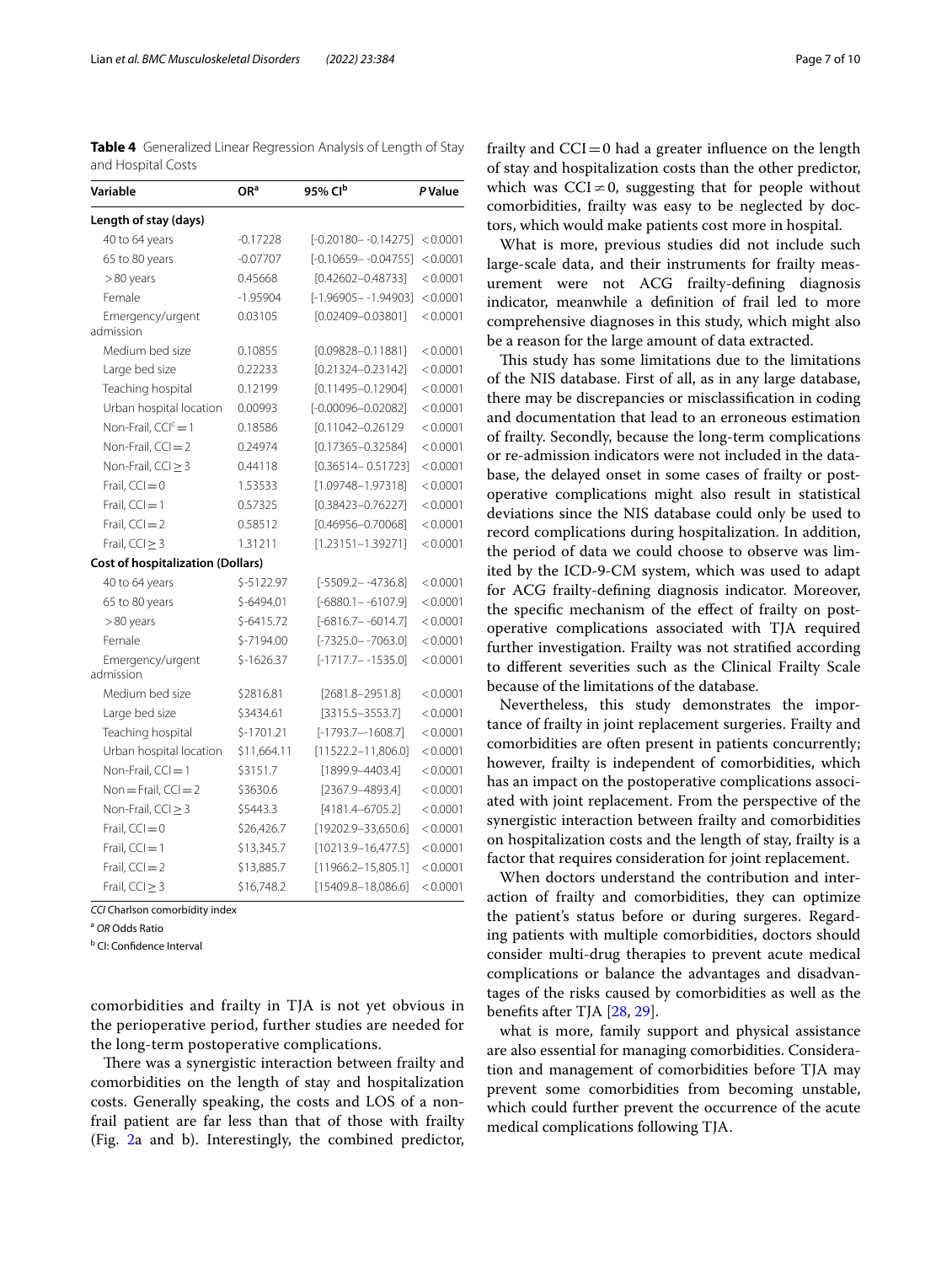

<span id="page-7-0"></span>In this study, frailty had shown a signifcant impact on perioperative medical and surgical complications and mortality in the joint replacement population. If frailty can be optimization, the incidence of perioperative complications or the death rate may can be reduced following TJA. Here are some suggestions to help relieve frailty. According to many studies, exercise is an essential part of the treatment for frailty [[30](#page-9-12)[–33](#page-9-13)]. Since sedentary lifestyles increased odds of developing frailty, frailty people are recommended to achieve moderate-intensity aerobic exercise more than 150 min/week, such as walking [\[30](#page-9-12), [32\]](#page-9-14). If the frail patient has difficulty walking due to arthritis, some light houseworks such as doing laundry may also be considered [[32](#page-9-14)]. During the perioperative period, progressive strength training before surgery has been deemed the key exercise for patients with frailty [\[34](#page-9-15)]. In addition, for preoperative optimization of frailty, guidelines issued by Centre for Perioperative Care (CPOC) in collaboration with the British Society of Geriatrics in recent years suggest perioperative preventive management of frail patients requiring elective and emergency surgery  $[35]$  $[35]$ . This guideline highlights the importance of multidisciplinary collaboration between surgeons, anesthesiologists, and geriatricians to optimize coexisting medical conditions, medications, physical activity, and geriatric syndromes such as malnutrition, sarcopenia and cognitive impairment. This guideline recommendation is already applied in some units in the UK. Specifcally, for sarcopenia, preoperative progressive strength training is considered a key exercise in frail patients [\[34\]](#page-9-15). For malnutrition, it can be alleviated by nutritional conditioning with targeted protein or carbohydrate loads [[36\]](#page-9-17). For cognitive impairment, patients receiving TJA have been reported to be at high risk for postoperative delirium (POD). To reduce the chance of POD, close attention to intraoperative control of blood pressure, depth of anaesthesia, and temperature should be performed  $[37]$ . The above guidelines further mention that management of frail patients before and during surgery. it is possible to consider changing the order of surgical patients before surgery to reduce the hunger time of frail patients. In addition, normal body temperature should be maintained in frail patients during surgery—frail patients may have impaired thermoregulation. Invasive temperature monitoring can be considered if necessary. Also, due to sarcopenia and possibly a higher percentage of adipose tissue in frail patients, these would allow lipophilic drugs to have a larger volume of distribution and possibly longer duration of action, while hydrophilic drugs would have a higher peak plasma concentration. Therefore, the dose of anesthetics should be reconsidered.

#### **Conclusion**

For patients with frailty before TJA, clinicians need to pay special attention to them and prevent the occurrence of acute medical complications in the perioperative period after surgeries. if necessary, frail patients after TJA should be sent to the ICU Department to strengthen management of acute medical complications. Frail patients also have perioperative surgical complications in the perioperative period, such as neurovascular injuries. What is more, compared with CCI, frailty has a greater infuence on surgical complications, which might be the factor to increase the in-hospital death rate among patients with frailty who undergo TJA. So, patients with frailty need to be paid more attention to in the surgery process of TJA to prevent surgical complications and in-hospital deaths. Interestingly, many related studies have shown that frailty and preoperative comorbidities are closely related, yet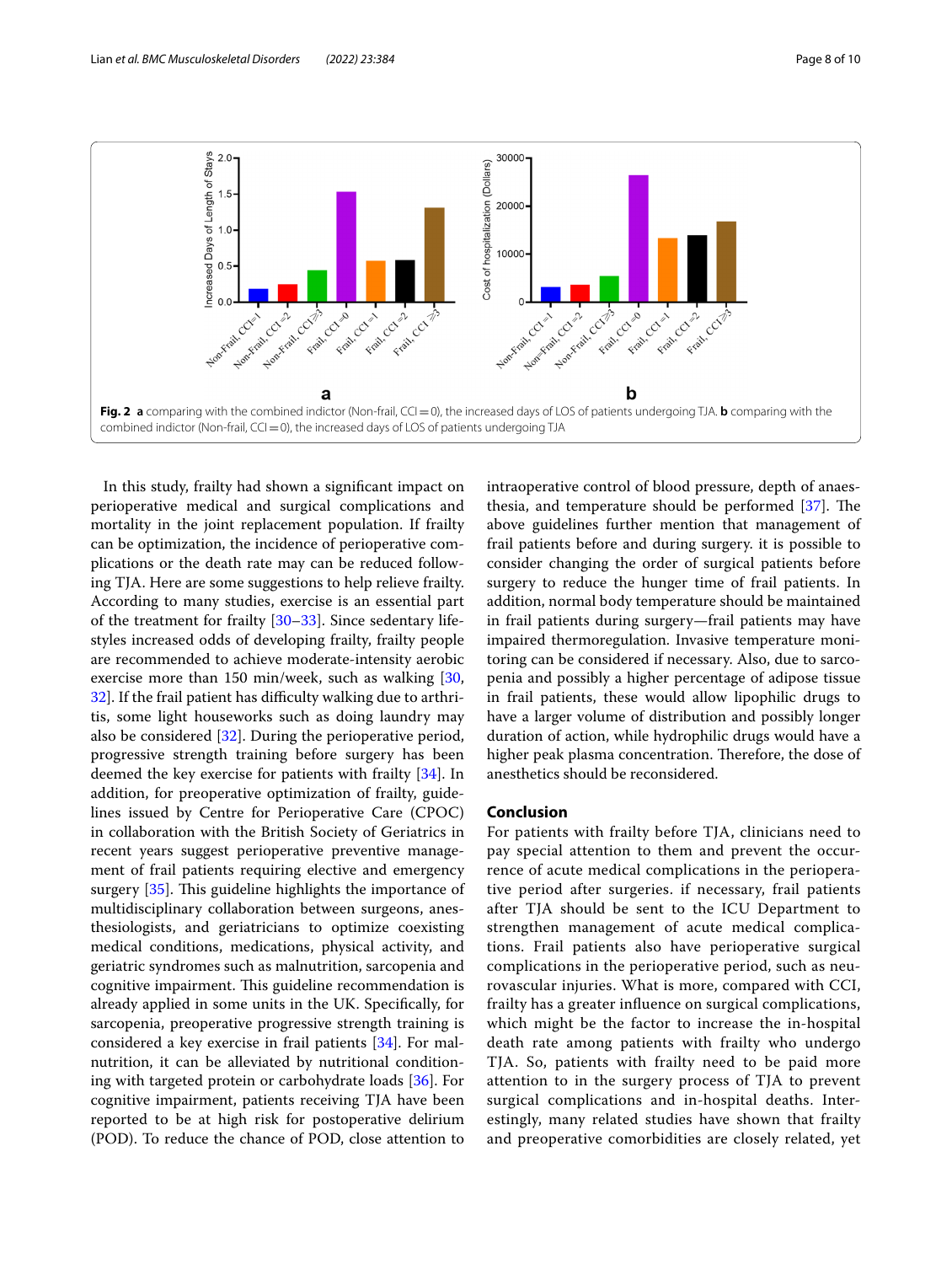frailty and preoperative comorbidity-related indicators (CCI) in this study were not shown with a signifcant interaction in medical medicines, which made it questionable whether preoperative comorbidities or frailty should be taken as an overall evaluation index. More studies should be made to judge the interaction between comorbidities and frailty for TJA in the future.

#### **Abbreviations**

TJA: Total joint replacement; NIS: National Inpatient Sample; LOS: Length Of Stay; ICD-9-CM: International Classifcation of Diseases, Ninth Revision, Clinical Modifcation; CCI: Charlson comorbidity index.

## **Supplementary Information**

The online version contains supplementary material available at [https://doi.](https://doi.org/10.1186/s12891-022-05333-6) [org/10.1186/s12891-022-05333-6](https://doi.org/10.1186/s12891-022-05333-6).

<span id="page-8-8"></span>**Additional fle 1: Supplemental Table 1.** ICD-9 Diagnosis Codes for Frailty. **Supplemental Table 2.** ICD-9 Diagnosis Codes for Acute Postoperative Complications. **Supplemental Table 3.** Generalized Linear Regression Analysis of Length of Stay and Hospital Costs.

<span id="page-8-9"></span>**Additional fle 2: Supplementary fgure 1.** Flow diagram of the data collection and analysis.

#### **Acknowledgements**

This research did not receive any specifc grant from funding agencies in the public, commercial, or not-for-proft sectors.

#### **Authors' contributions**

Qiang Lian performed the research design and wrote the manuscript with revision, guidance, and feedback from Yang Zhang. In the process of revising the article according to the reviewers, both Zhanjun Shi and Jian Wang played a guiding role in this process. The acquisition of data and proofreading of this manuscript was performed by Jian Wang. Kangxian Li and Qinfeng Yang gave great assistance to Qiang Lian for writing the revised manuscript. Data analysis and interpretation was performed by Yun Lian, Qinfeng Yang, Mingchen Zhao. All authors have read and approved the fnal submitted manuscript.

#### **Funding**

None.

#### **Availability of data and materials**

These data are easily available from the Agency for Healthcare Research and Quality (AHRQ's) "Healthcare Cost and Utilization Project (HCUP)" and can be obtained after completing an on-line Data Use Agreement training session and signing a Data Use Agreement. The contact information for requesting the data is as follows: HCUP Central Distributor. Phone: (866) 556–4287 (toll-free). Fax: (866) 792–5313. E-mail: [HCUPDistributor@ahrq.gov.](HCUPDistributor@ahrq.gov)

#### **Declarations**

#### **Ethics approval and consent to participate**

Not applicable. Administrative permissions were required to access the raw data used in this study and the corresponding author's (Zhang yang) work unit (Division of Orthopaedic Surgery, Department of Orthopaedics, Nanfang Hospital, Southern Medical University, Guangzhou, Guangdong, 510515, China.) has already granted permission from Agency for Healthcare Research and Quality (AHRQ) to access Healthcare Cost and Utilization Project (HCUP) Nationwide Databases. However, this observational study used deidentifed publicly available data, hence there was no requirement for consent to participate and it was deemed exempt by the ethics committee. So there is before its use. All methods are carried out following relevant guidelines and regulations. the data used in this study were not need anonymized before its use.

#### **Consent for publication**

Not applicable.

#### **Competing interests**

The authors declare that they have no competing interests in funding.

#### **Author details**

<sup>1</sup> Division of Orthopaedic Surgery, Department of Orthopaedics, Nanfang Hospital, Southern Medical University, 1838 Guangzhou Avenue, Guangzhou 510515, Guangdong, China. <sup>2</sup> First Affiliation Hospital of Nanchang University, Nanchang City, Jiangxi Province, China. <sup>3</sup> School of Public Health, Peking University, Beijing, China.

#### Received: 21 December 2021 Accepted: 13 April 2022 Published: 25 April 2022

#### **References**

- <span id="page-8-0"></span>1. Sloan M, Premkumar A, Sheth NP. Projected volume of primary total joint arthroplasty in the US, 2014 to 2030. JBJS. 2018;100(17):1455–60.
- <span id="page-8-1"></span>2. Halpern M, Kurtz S, Lau E, Mowat F, Ong K. Projections of primary and revision hip and knee arthroplasty in the United States from 2005 to 2030. J Bone Surg. 2007;89:780–5.
- 3. Pivec R, Johnson AJ, Mears SC, Mont MA. Hip arthroplasty. Lancet. 2012;380(9855):1768–77.
- 4. Otten R, van Roermund PM, Picavet H. Trends in the number of knee and hip arthroplasties: considerably more knee and hip prostheses due to osteoarthritis in 2030. Ned Tijdschr Geneeskd. 2010;154:A1534–A1534.
- 5. Nemes S, Rolfson O, W-Dahl A, Garellick G, Sundberg M, Kärrholm J, Robertsson O. Historical view and future demand for knee arthroplasty in Sweden. Acta Orthop. 2015;86(4):426–31.
- 6. Romanini E, Decarolis F, Luzi I, Zanoli G, Venosa M, Laricchiuta P, Carrani E, Torre M. Total knee arthroplasty in Italy: refections from the last ffteen years and projections for the next thirty. Int Orthop. 2019;43(1):133–8.
- 7. Culliford D, Maskell J, Judge A, Cooper C, Prieto-Alhambra D, Arden N, Group, C. S. Future projections of total hip and knee arthroplasty in the UK: results from the UK Clinical Practice Research Datalink. Osteoarthritis Cartilage. 2015;23(4):594–600.
- 8. Ackerman IN, Bohensky MA, Zomer E, Tacey M, Gorelik A, Brand CA, De Steiger R. The projected burden of primary total knee and hip replacement for osteoarthritis in Australia to the year 2030. BMC Musculoskelet Disord. 2019;20(1):1–10.
- <span id="page-8-2"></span>9. Koh IJ, Kim TK, Chang CB, Cho HJ, In Y. Trends in use of total knee arthroplasty in Korea from 2001 to 2010. Clin Orthop Related Res. 2013;471(5):1441–50.
- <span id="page-8-3"></span>10. Shah AK, Celestin J, Parks ML, Levy RN. Long-term results of total joint arthroplasty in elderly patients who are frail. Clin Orthop Related Res. 2004;425:106–9.
- <span id="page-8-4"></span>11. Nieman CL, Pitman KT, Tufaro AP, Eisele DW, Frick KD, Gourin CG. The efect of frailty on short-term outcomes after head and neck cancer surgery. Laryngoscope. 2018;128(1):102–10.
- 12. Makary MA, Segev DL, Pronovost PJ, Syin D, Bandeen-Roche K, Patel P, Takenaga R, Devgan L, Holzmueller CG, Tian J. Frailty as a predictor of surgical outcomes in older patients. J Am Coll Surg. 2010;210(6):901–8.
- <span id="page-8-5"></span>13. Murad K, Kitzman DW. Frailty and multiple comorbidities in the elderly patient with heart failure: implications for management. Heart Fail Rev. 2012;17(4):581–8.
- <span id="page-8-6"></span>14. Buta BJ, Walston JD, Godino JG, Park M, Kalyani RR, Xue Q-L, Bandeen-Roche K, Varadhan R. Frailty assessment instruments: systematic characterization of the uses and contexts of highly-cited instruments. Ageing Res Rev. 2016;26:53–61.
- <span id="page-8-7"></span>15. Dent E, Martin FC, Bergman H, Woo J, Romero-Ortuno R, Walston JD. Management of frailty: opportunities, challenges, and future directions. Lancet. 2019;394(10206):1376–86.